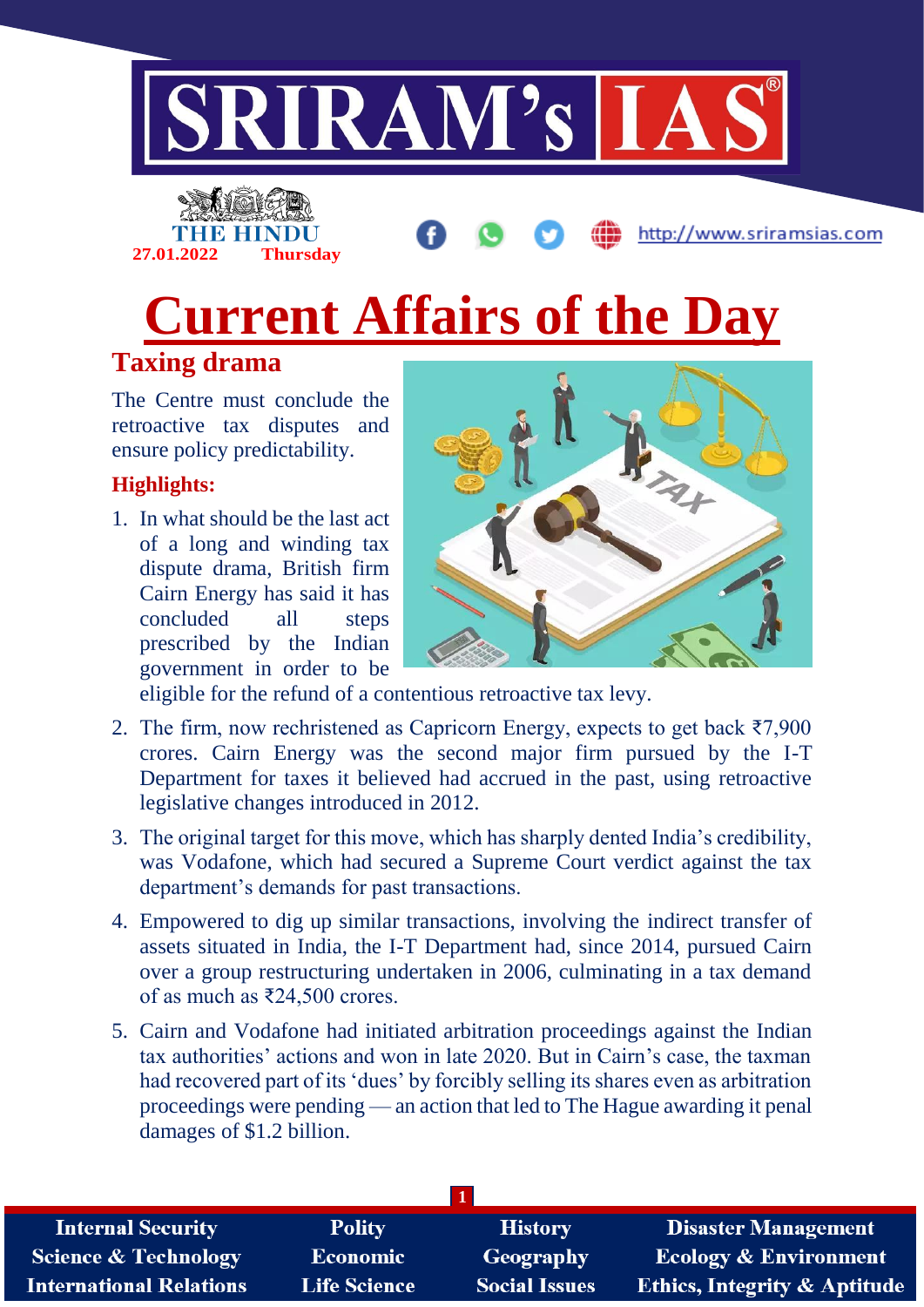



#### **Way Forward:**

1. As part of the Government's compromise formula worked out belatedly last August through amendments in the tax law, Cairn had to drop all legal proceedings seeking to enforce the arbitration award against India, forgo the damages and indemnify the Government against all future claims or liabilities.



## **CONDITIONS APPI**

The new bill says tax claims made on offshore transactions executed prior to 28 May 2012 will be nullified, subject to riders. The status of such demands at a glance:



- 2. Last month, Vodafone also availed these provisions. The Government should, on its part, work swiftly to process their paperwork and preferably remit their dues before the fiscal year concludes.
- 3. While this will be a necessary first step towards restoring some of the damage caused to Brand India, it may not be immediately sufficient — from labelling it as tax terrorism while in the Opposition, this government dithered on corrective action till its eighth year in office.
- 4. Even in the eight months following the loss of the Cairn arbitration, it shuffled its feet, from denial and obfuscation to working out legal amendments to fix the mess.
- 5. The only ostensible trigger for the change was global courts approving the seizure of Indian assets as Cairn sought to enforce the arbitration award.

Whether this was an outcome of bureaucratic bravado, official obstinacy, political paralysis or a combination of all three, India needs to abandon such fickleness and demonstrate greater certainty and predictability across economic policy, be it about GST or global trade engagement, in order to bolster its credentials as an ideal investment destination.

| <b>Polity</b>       | <b>History</b>       | <b>Disaster Management</b>              |
|---------------------|----------------------|-----------------------------------------|
| <b>Economic</b>     | Geography            | <b>Ecology &amp; Environment</b>        |
| <b>Life Science</b> | <b>Social Issues</b> | <b>Ethics, Integrity &amp; Aptitude</b> |
|                     |                      |                                         |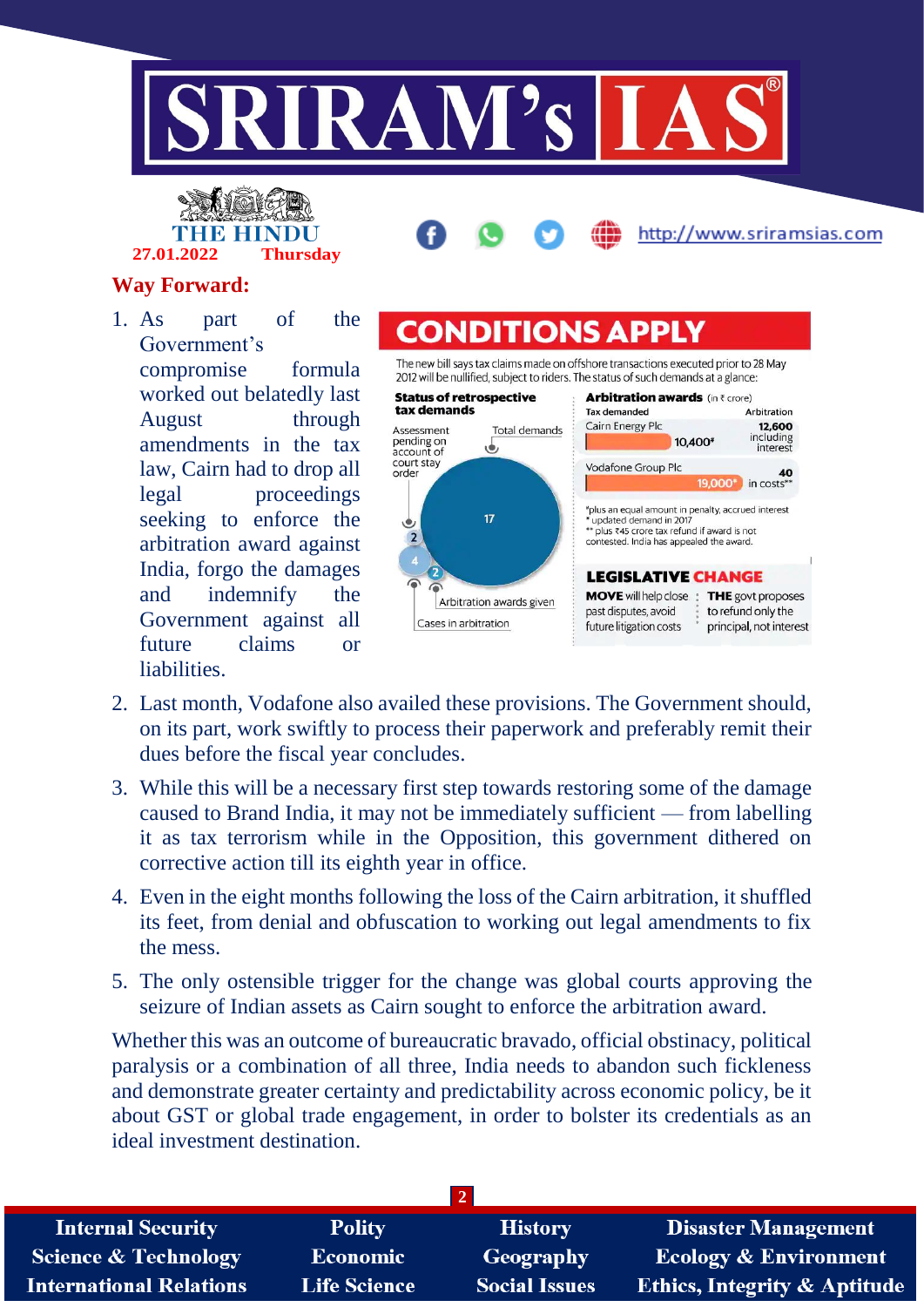





#### **Integrity Pact: CVC modifies criteria**

The Central Vigilance Commission (CVC) has again modified the criteria for the nomination of Independent External Monitors (IEM) in government bodies, months after it had issued a revised standard operating procedure for adoption and implementation of the 'Integrity Pact' clause, which is meant to prevent corruption in public procurement.



**INTEGRITY PACT MODEL** 



**Internal Security Science & Technology International Relations** 

**Polity Economic Life Science** 

**History** Geography **Social Issues** 

**3**

**Disaster Management Ecology & Environment** Ethics, Integrity & Aptitude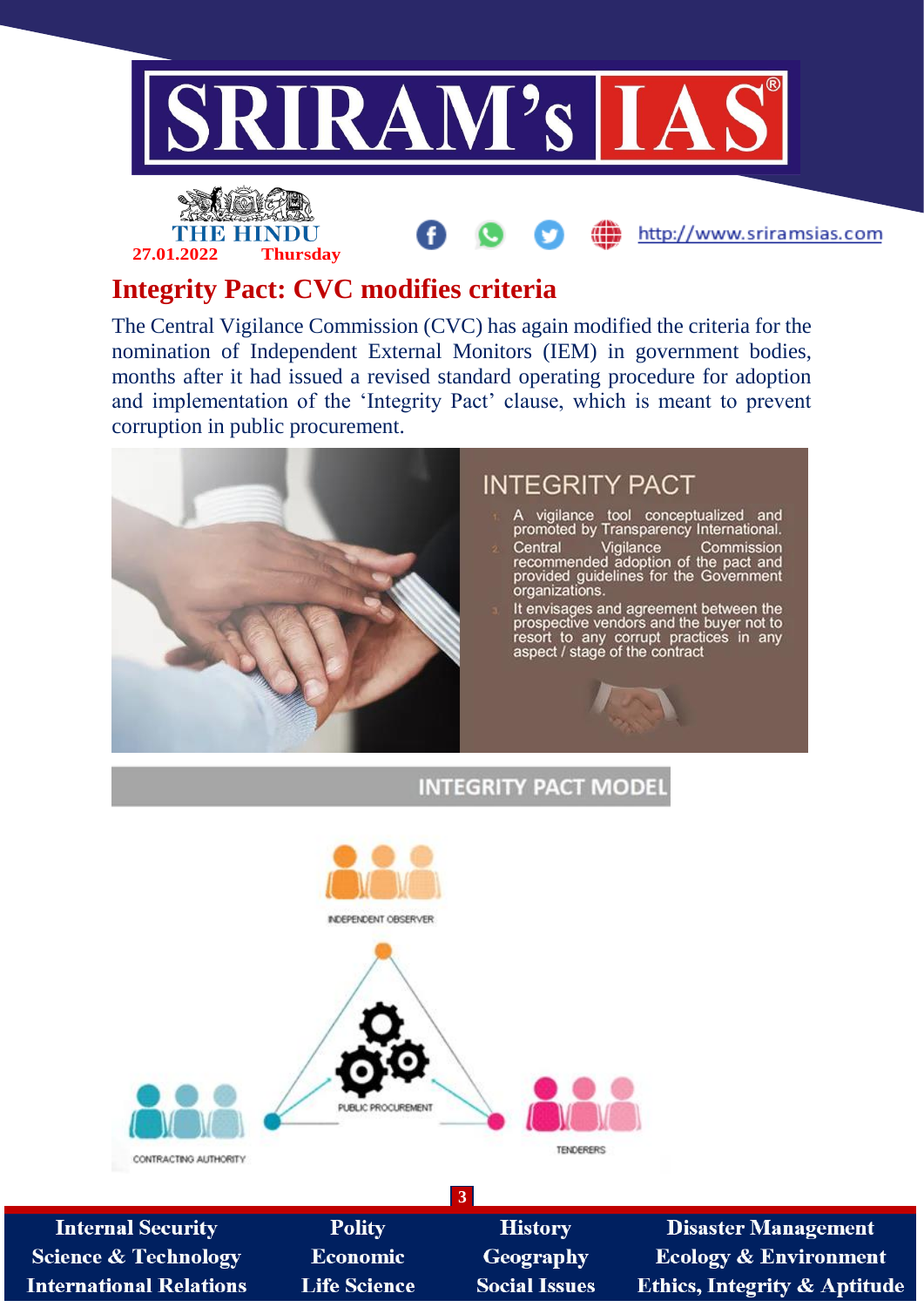

# **27.01.2022 Thursday**

http://www.sriramsias.com

### **PM to hold Central Asia summit today**

- 1. Prime Minister Narendra Modi will hold the first India-Central Asia summit, in a videoconference with five Presidents from Kazakhstan, Kyrgyzstan, Tajikistan, Turkmenistan and Uzbekistan.
- 2. Government officials said the major areas of focus for the conference would be trade and connectivity, building development



partnerships and enhancing cultural and people-to-people contacts, but it is clear that a number of global and regional developments will also form a large part of the discussions.

- 3. During the conference, the countries are expected to propose ways to increase trade between India and the region, which is only about \$2 billion at present, most of which comes from energy imports from Kazakhstan.
- 4. India extended a \$1 billion Line of Credit (LOC) for development projects in the areas of energy, healthcare, connectivity, IT, and agriculture in 2020 and proposes to increase the number of educational opportunities for students from Central Asian countries.
- 5. In addition, India hopes to build on its trilateral working group on Chabahar with Iran and Uzbekistan to strengthen connectivity to the region.
- 6. Meanwhile, other developments like the COVID-19 are expected to be discussed, and in particular rebuilding, economies affected by pandemics.

#### **Contentious geopolitical issues:**

1. The growing tensions between Russia and NATO countries over the troop build-up on the Ukraine-Russia border, which Moscow says is in response to plans for NATO expansion in East Europe, will cast a shadow over the

| <b>Internal Security</b>        | <b>Polity</b>       | <b>History</b>       | <b>Disaster Management</b>              |
|---------------------------------|---------------------|----------------------|-----------------------------------------|
| <b>Science &amp; Technology</b> | <b>Economic</b>     | Geography            | <b>Ecology &amp; Environment</b>        |
| <b>International Relations</b>  | <b>Life Science</b> | <b>Social Issues</b> | <b>Ethics, Integrity &amp; Aptitude</b> |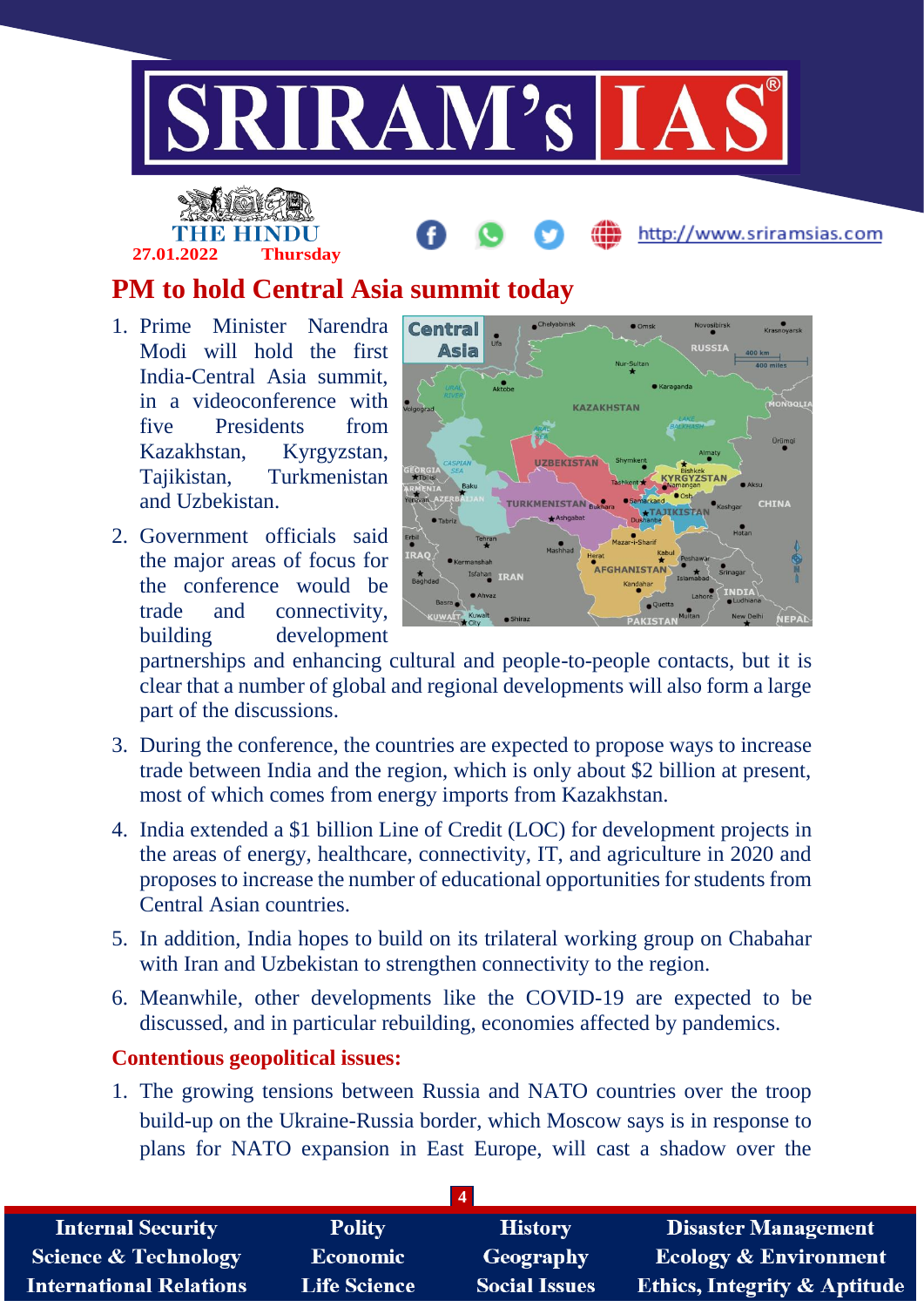



meeting as well, given the close strategic ties between Russia and the five former Soviet States, as well as Russian ties with India.

- 2. During the recent uprising in Kazakhstan, President Tokayev had received support from Russian President Vladimir Putin, who dispatched Russian Army soldiers to help restore the situation.
- 3. The situation in Afghanistan was discussed at length at the SCO, and by National Security Advisers at an India-Central Asia meet hosted by NSA of India.
- 4. Despite statements from several multilateral groupings, the Taliban regime in Kabul is yet to agree to form an inclusive government, restoring education for girls of all ages, and giving concrete guarantees on preventing terrorist groups from operating in Afghanistan.
- 5. Not all Central Asian countries are on the same page as India on dealing with the Taliban, and with the exception of Tajikistan, all have exchanged highlevel diplomatic visits with Kabul, while at least two, Uzbekistan and Turkmenistan have reopened their missions in Afghanistan.

#### **Chabahar: Access to Central Asia and East Europe; India, Iran and Uzbekistan hold a discussion on Chabahar port**



**Science & Technology International Relations** 

**Polity Economic Life Science** 

**History** Geography **Social Issues** 

**Disaster Management Ecology & Environment** Ethics, Integrity & Aptitude

http://www.sriramsias.com